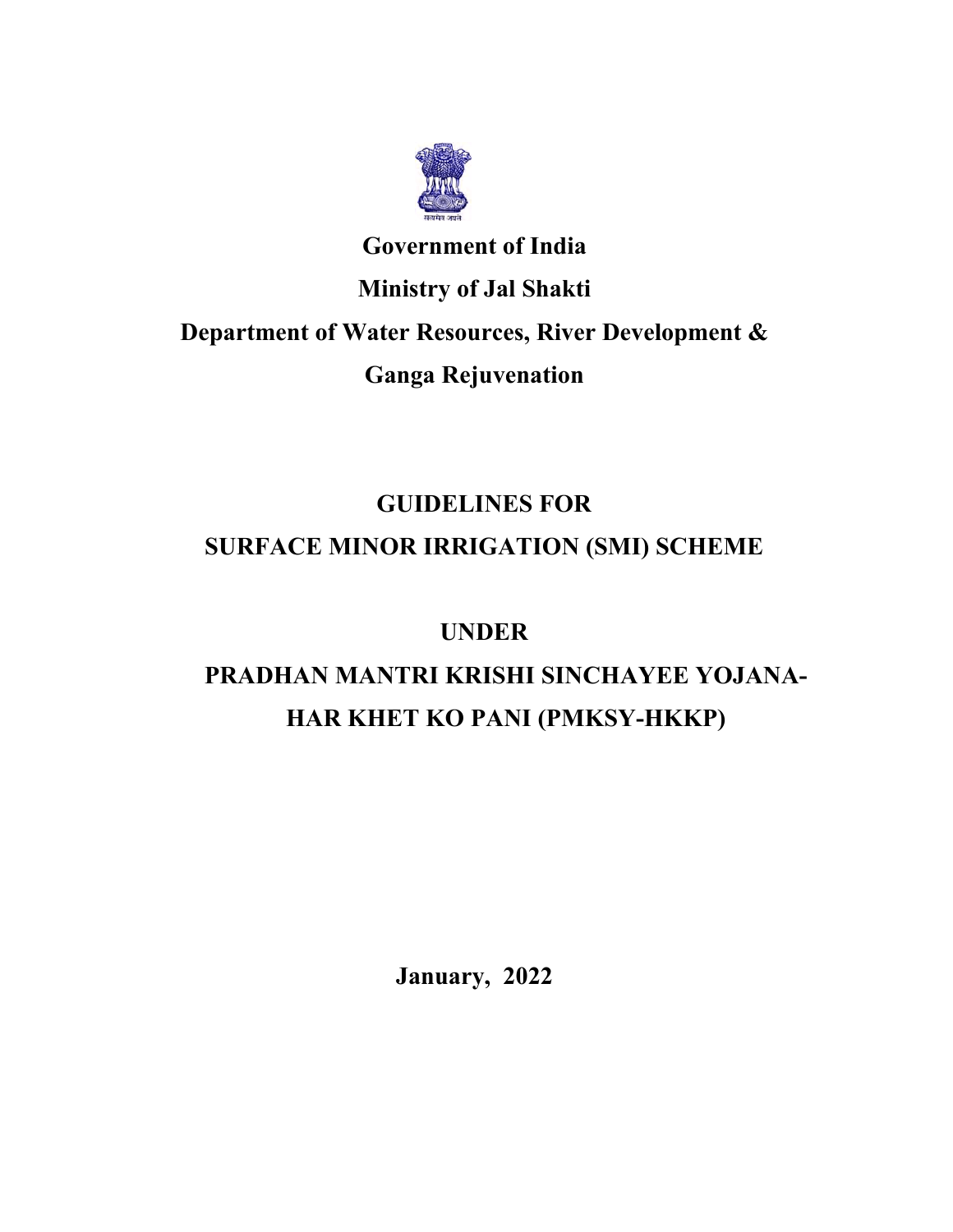## **Guidelines for Surface Minor Irrigation (SMI) component under Pradhan Mantri Krishi Sinchayee Yojana- Har Khet Ko Pani (PMKSY-HKKP) January, 2022**

### **INDEX**

| PARA NO.     | <b>CONTENTS</b>                                                                                                                   | <b>PAGE</b><br>NO. |
|--------------|-----------------------------------------------------------------------------------------------------------------------------------|--------------------|
| 1.           | Introduction                                                                                                                      | 1                  |
| 2.           | Eligibility Criteria and Funding Pattern                                                                                          | 1                  |
| 3.           | Terms of Funding                                                                                                                  | 3                  |
| 4.           | Release of Funds                                                                                                                  | $\overline{4}$     |
| 5.           | Submission of Proposals                                                                                                           | 6                  |
| 6.           | Important points to be taken into consideration while<br>submitting the proposal for central assistance                           | 7                  |
| 7.           | Monitoring and Evaluation                                                                                                         | 9                  |
|              | <b>Annexures</b>                                                                                                                  |                    |
| I            | Implementation arrangements                                                                                                       | 10                 |
| $\mathbf{I}$ | Memorandum of Understanding (MoU)                                                                                                 | 11                 |
| III          | Format for Utilization Certificate                                                                                                | 13                 |
| IV           | Undertaking by the State Government for inclusion of<br>new surface minor irrigation project(s) in non-special<br>category States | 14                 |
| V            | Procedure for release of funds for centrally sponsored<br>schemes and monitoring utilization of funds released                    | 15                 |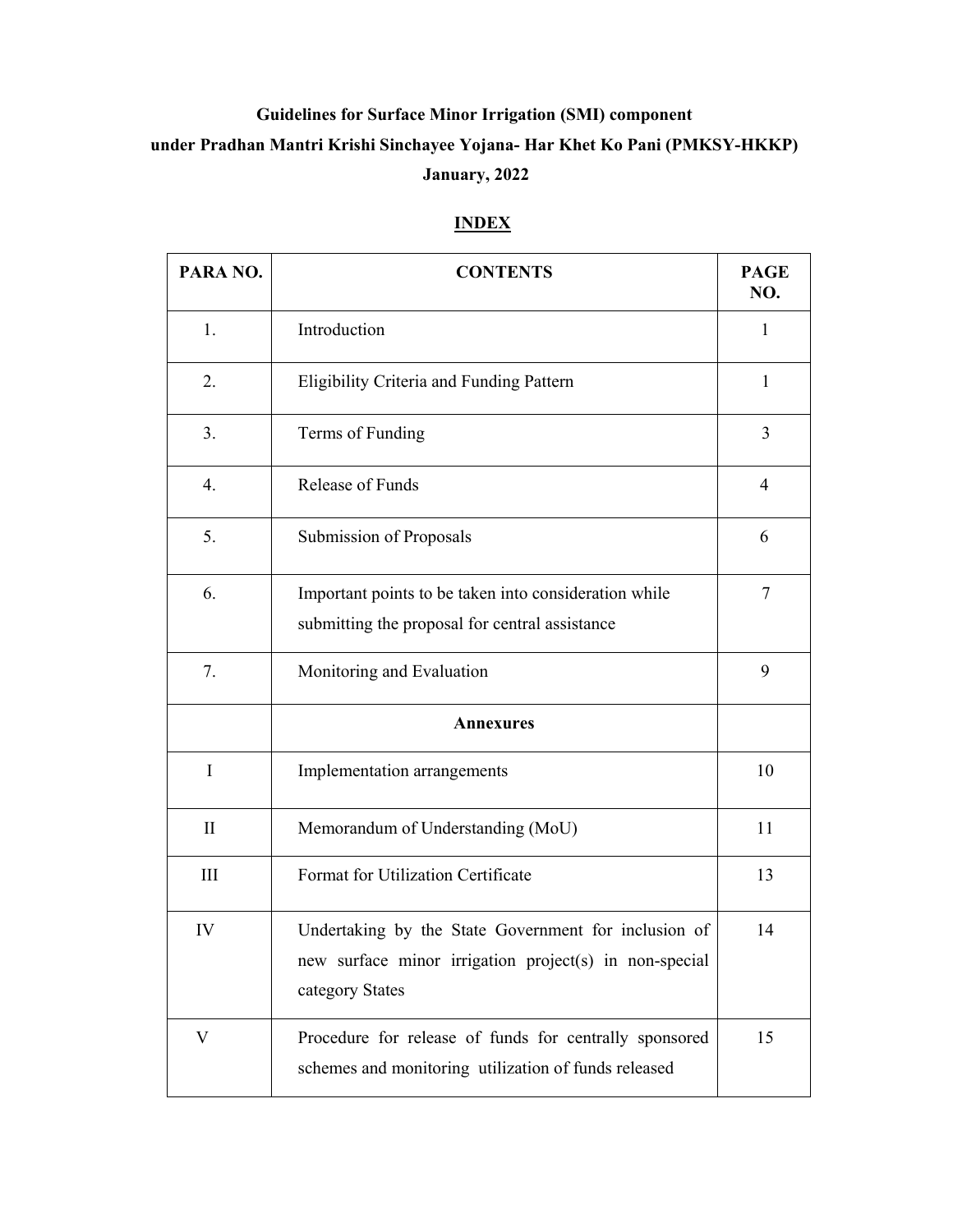### **Guidelines for Surface Minor Irrigation (SMI) component under Pradhan Mantri Krishi Sinchayee Yojana- Har Khet Ko Pani (PMKSY-HKKP) January, 2022**

#### **1. INTRODUCTION**

Irrigation has played a major role in India's agricultural growth and a substantial share of irrigation is contributed by minor irrigation schemes across the country. These projects involve less gestation period, limited land acquisition and R&R, if any, and create irrigation potential with low investment as compared to medium and major irrigation projects.

Surface Minor Irrigation (SMI) component targeting to provide financial assistance to the identified minor irrigation (irrigation potential less than 2,000 hectare) projects using surface water, was included under Accelerated Irrigation Benefit Programme (AIBP) since 1999-2000 for special category States. Subsequently the scheme was extended to cover other special areas, namely, drought prone area programme (DPAP), tribal, desert development programme (DDP), flood prone, left wing extremism affected and Koraput, Bolangir and Kalahandi (KBK) region of Odisha.

In 2015-16, Pradhan Mantri Krishi Sinchayee Yojana (PMKSY) was launched with an aim to enhance physical access of water on farm and expand cultivable area under assured irrigation, improve on-farm water use efficiency, introduce sustainable water conservation practices etc. Har Khet Ko Pani (HKKP) is one of the components of PMKSY. SMI was included as one of the components of PMKSY-HKKP.

#### **2. ELIGIBILITY CRITERIA AND FUNDING PATTERN**

Eligibility criterion for inclusion of new SMI projects, and funding pattern shall be as under:

#### **2.1 Eligibility Criteria**

SMI project(s) approved by State Technical Advisory Committee (TAC) and State Level Sanctioning Committee (SLSC), shall be eligible for inclusion under the scheme, as per the following criteria: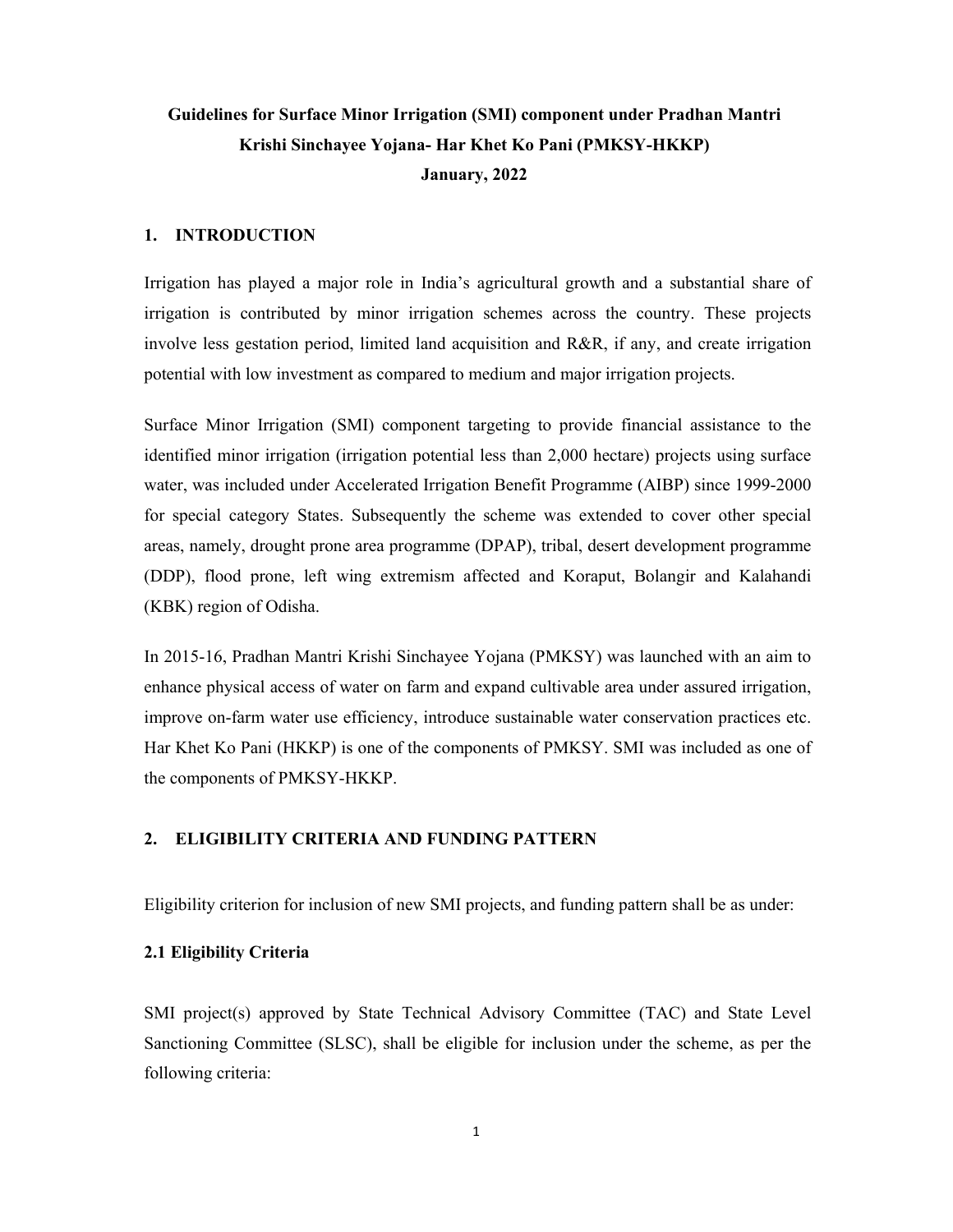| Category |                                 | Criteria |                                                           |  |
|----------|---------------------------------|----------|-----------------------------------------------------------|--|
| 1.       | Special<br>category<br>States:  | (i)      | Individual project having cultivable command area         |  |
|          | North-Eastern states, Hilly     |          | $(CCA) \geq 10$ hectare                                   |  |
|          | (Himachal Pradesh,<br>states    |          | <b>OR</b>                                                 |  |
|          | $\&$<br>Kashmir<br>Jammu<br>and |          | Cluster of MI projects within radius of 5 km having       |  |
|          | Uttarakhand) and drought        |          | CCA of 20 hectare or more.                                |  |
|          | prone undivided Koraput,        | (ii)     | Project(s) having benefit cost ratio of more than 1.0     |  |
|          | Bolangir<br>Kalahandi<br>and    | (iii)    | Development cost per hectare of CCA of individual         |  |
|          | (KBK) districts of Odisha,      |          | project is to be upto Rs. 4 lakh. However, in case of     |  |
|          | Bundelkhand region of UP        |          | it being more than Rs. 4 lakh per hectare, the            |  |
|          | and MP, and Marathwada &        |          | project(s) can still be included provided the             |  |
|          | Vidharbha<br>region<br>of       |          | additional cost is justified and the State is ready to    |  |
|          | Maharashtra                     |          | bear the entire development cost above Rs. 4 lakh         |  |
|          |                                 |          | per hectare.                                              |  |
|          |                                 |          | (iv) Project(s) included under District Irrigation Plan   |  |
|          |                                 |          | $(DIP)$ .                                                 |  |
| 2.       | Non-special category States:    | (i)      | Individual project having CCA more than or equal to       |  |
|          | Project(s) benefitting areas    |          | 20 hectare                                                |  |
|          | fulfilling one or more of the   |          | <b>OR</b>                                                 |  |
|          | following: tribal, drought-     |          | cluster of MI projects within radius of 5 km having       |  |
|          | development<br>prone            |          | total CCA of 50 hectare or more.                          |  |
|          | desert<br>programme,            | (ii)     | Project(s) having benefit cost ratio of more              |  |
|          | development<br>programme,       |          | than $1.0$                                                |  |
|          | flood prone, or<br>left wing    | (iii)    | Development cost per hectare of CCA of individual         |  |
|          | extremism affected areas.       |          | scheme is up to Rs.4.0 lakh. However, in case of it       |  |
|          |                                 |          | being more than Rs. 4 lakh per hectare, the scheme        |  |
|          |                                 |          | can still be included provided the additional cost is     |  |
|          |                                 |          | justified and the State is ready to bear the entire       |  |
|          |                                 |          | development cost above Rs. 4 lakh per hectare.            |  |
|          |                                 | (iv)     | Project(s) included under District Irrigation Plan (DIP). |  |

*(Projects not benefitting any of the above areas, are not eligible for inclusion).*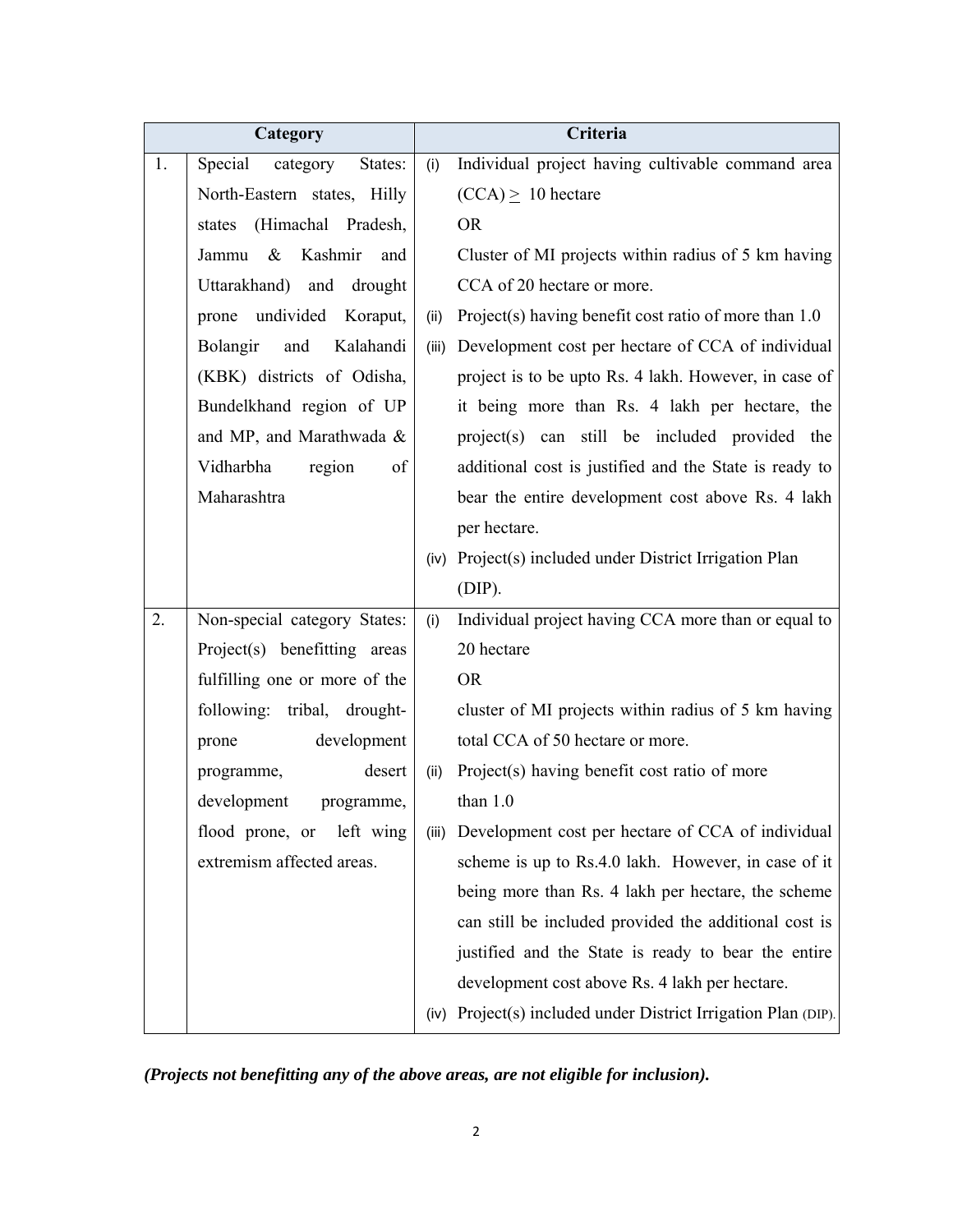Note: 1. The ceiling of development cost of the SMI project(s) is up to Rs. 4.0 lakh per hectare. However, if the cost of implementation of the SMI project(s) is more than the development cost ceiling fixed for the SMI project(s) and it is important to implement the scheme for overcoming hardship of the people in the region, higher development cost may be allowed provided the entire balance cost over and above Rs. 4 lakh per hectare is to be borne exclusively by the State Government/ UT. Thus, in such cases central assistance would be provided only upto 4.0 lakh per hectare.

2. Ongoing SMI projects which have already been included for funding under PMKSY-HKKP prior to the financial year 2021-22, shall remain to be governed as per the latest MoU signed with DoWR, RD&GR, for all aspects. The changes proposed in the current guidelines, including the development cost norms, shall be applicable only for those SMI projects which are included under the scheme for the financial year 2021-22 onwards.

| S.No. | Category                                              | <b>Funding Pattern</b>             |
|-------|-------------------------------------------------------|------------------------------------|
| 1.    | All Union Territories (UTs)                           | 100 % Central funding for UTs      |
|       |                                                       | without legislature                |
|       |                                                       | 90 (Centre) : $10$ (State) for UTs |
|       |                                                       | with legislature                   |
| 2.    | Seven North-Eastern states including Sikkim, & Hilly  |                                    |
|       | States (Himachal Pradesh and Uttarakhand).            | 90 (Central): 10 (State)           |
| 3.    | Project(s) benefitting special areas i.e, undivided   |                                    |
|       | Koraput, Bolangir and Kalahandi (KBK) districts of    |                                    |
|       | Odisha, Bundelkhand region of UP and MP,              |                                    |
|       | Marathwada & Vidharbha region of Maharashtra,         | 60 Central) : $40$ (State)         |
|       | Naxal affected areas, DPAP areas, tribal areas, flood |                                    |
|       | prone area, desert development programme (DDP)        |                                    |
|       | area of other States/UTs                              |                                    |

#### **2.2 Funding Pattern**

#### **3. TERMS OF FUNDING**

3.1 The estimated cost at the time of inclusion of any new project under the scheme of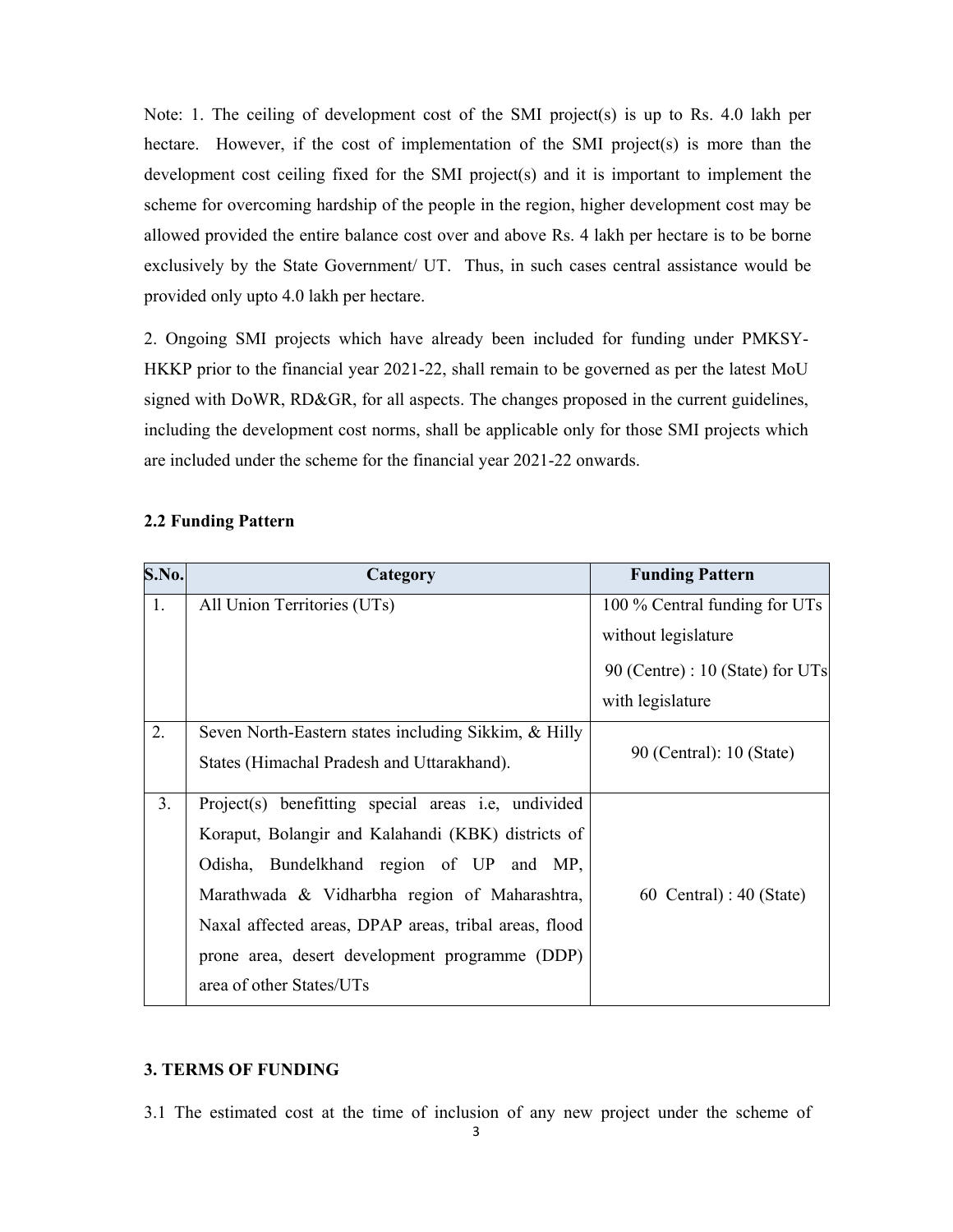PMKSY-HKKP shall be frozen for the purpose of working out the quantum of central assistance, with the States being at liberty to fund the balance cost of the project from their own resources.

3.2 The time period of completion of SMI projects will be two financial years, subsequent to the financial year of first release of central assistance.

3.3 For the project(s) which are not going as per schedule, time extension from the stipulated date of completion as per MoU, may be allowed based on justifications provided by the State with the approval of Mission Director, PMKSY and Secretary, Department of Water Resources, River Development & Ganga Rejuvenation.

3.4 However, for projects included under the scheme prior to June, 2017, escalation of cost by maximum 20% of the original cost shall be allowed during the period of funding under the scheme. Further escalation beyond 20% beyond the cost at the time of inclusion of the project under the scheme, if any, is to be borne entirely by the State Government.

3.5 Funding under the scheme is limited to only the balance cost of works components at the time of inclusion of the project under the scheme. Expenditure already incurred on the project is not covered.

3.6 Expenditure on the project/scheme would be considered for expenditure incurred in 15th Finance Commission, i.e., starting financial year 2021-22, on cumulative basis for providing central assistance. Reimbursement of central assistance would be permitted for expenditure incurred during the previous year(s), in case a State could not avail central assistance for the same during those year(s) due to inadequate budget or any other reason.

3.7 For the projects being taken up under the scheme, convergence

 with other Central Government/ State Government schemes may be dove-tailed, to the extent possible. However, the details of such convergence needs to be spelt out explicitly in the proposal, to enable firming up the eligible central assistance accordingly. Further, the details in this regard may also be brought out in the MoU, release proposals and monitoring reports.

#### **4. RELEASE OF FUNDS**

4.1 Necessary budget provision for the total amount proposed to be spent by the State Government in a financial year, including both central and state shares, are to be kept in the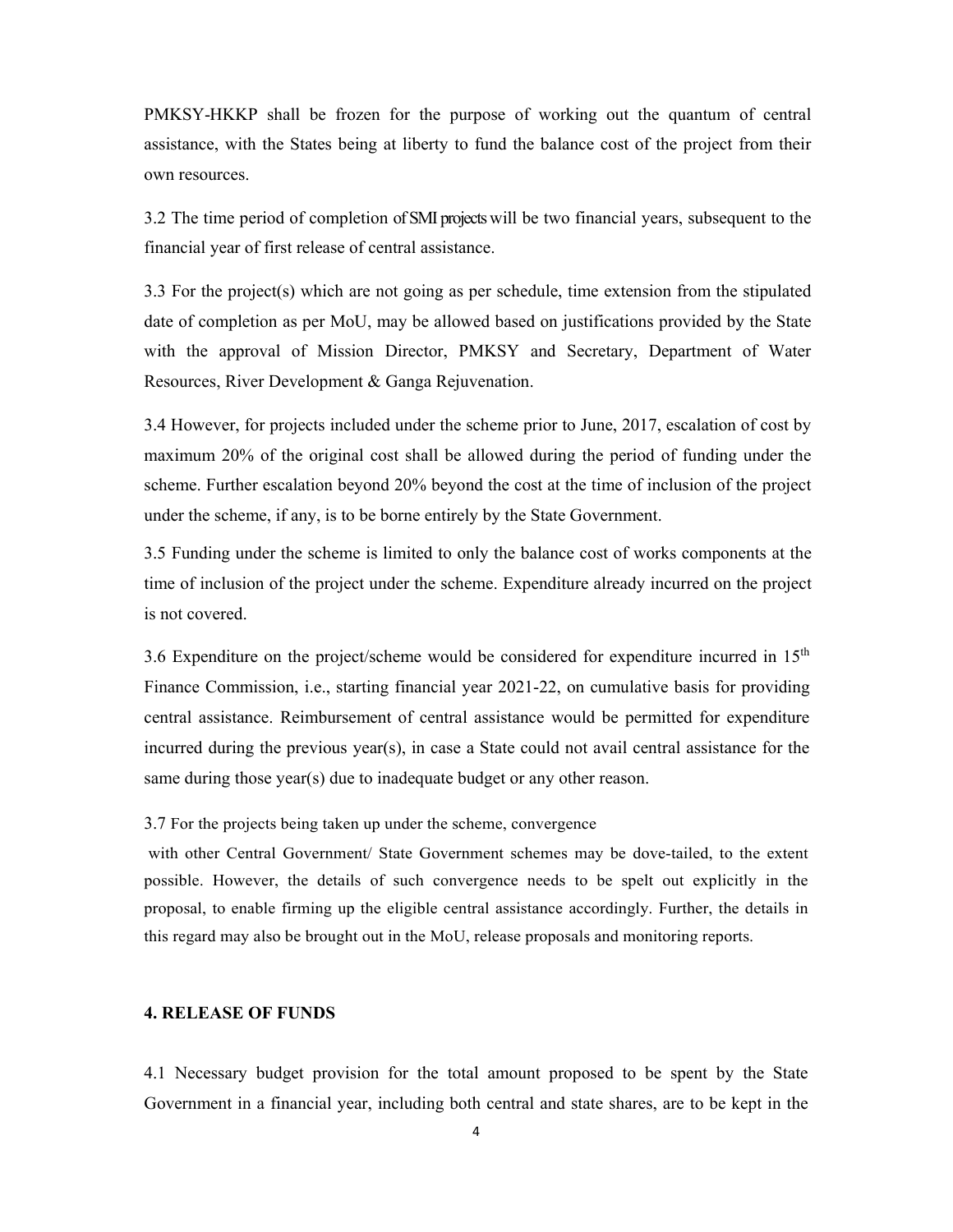State Plan Budget for the relevant year. Based on the same, central assistance (CA) eligibility is to be worked out.

4.2 State Government concerned will be required to enter into an MoU (**Annexure-II**) with the DoWR, RD&GR for each individual project/ each cluster of projects under the programme indicating estimated cost, potential to be restored, year-wise phasing of expenditure, and the target date of completion.

4.3 Transfer of funds under the scheme would be in terms with the Single Nodal Agency provisions of Government of India, as prevalent from time to time. The details in this regard, as stipulated by Ministry of Finance, are placed at **Annexure – V.** Further, release and monitoring of central assistance shall be in compliance with the stipulations of Ministry of Finance, as modified from time to time. Some of the key aspects of the SNA provisions are brought out below for ready reference:

- a. Funds will be released to the States strictly on the basis of balance funds of the centrally sponsored scheme (CSS) – Central and State share available in the State treasury and bank account of Single Nodal Agency (SNA) as per PFMS.
- b. Except in case of no State share, States will maintain separate budget lines for Central and State share under the scheme in their Detailed Demand for Grants (DDG), and make necessary provisions of the State share in the State's budget. While releasing funds to SNA, State's Integrated Finance Management Information should provide these budget heads and the same should be captured in PFMS through treasury integration.
- c. In the beginning of a financial year, this Department will release not more than 25% of the amount earmarked for a State for a CSS for the financial year. Additional central share (not more than 25% at a time) will be released upon transfer of the stipulated State share to the SNA account and utilization of atleast 75% of the funds released earlier (both Central and State share) and compliance of the conditions of previous sanctions.
- 4.4 The subject matter division (SMD) in the Department may take approvals for the entire release proposed in a year, or a part thereof, in one go. It can then take up actual releases in tranches, 25% of the yearly target at a time, based on the utilization of atleast 75% of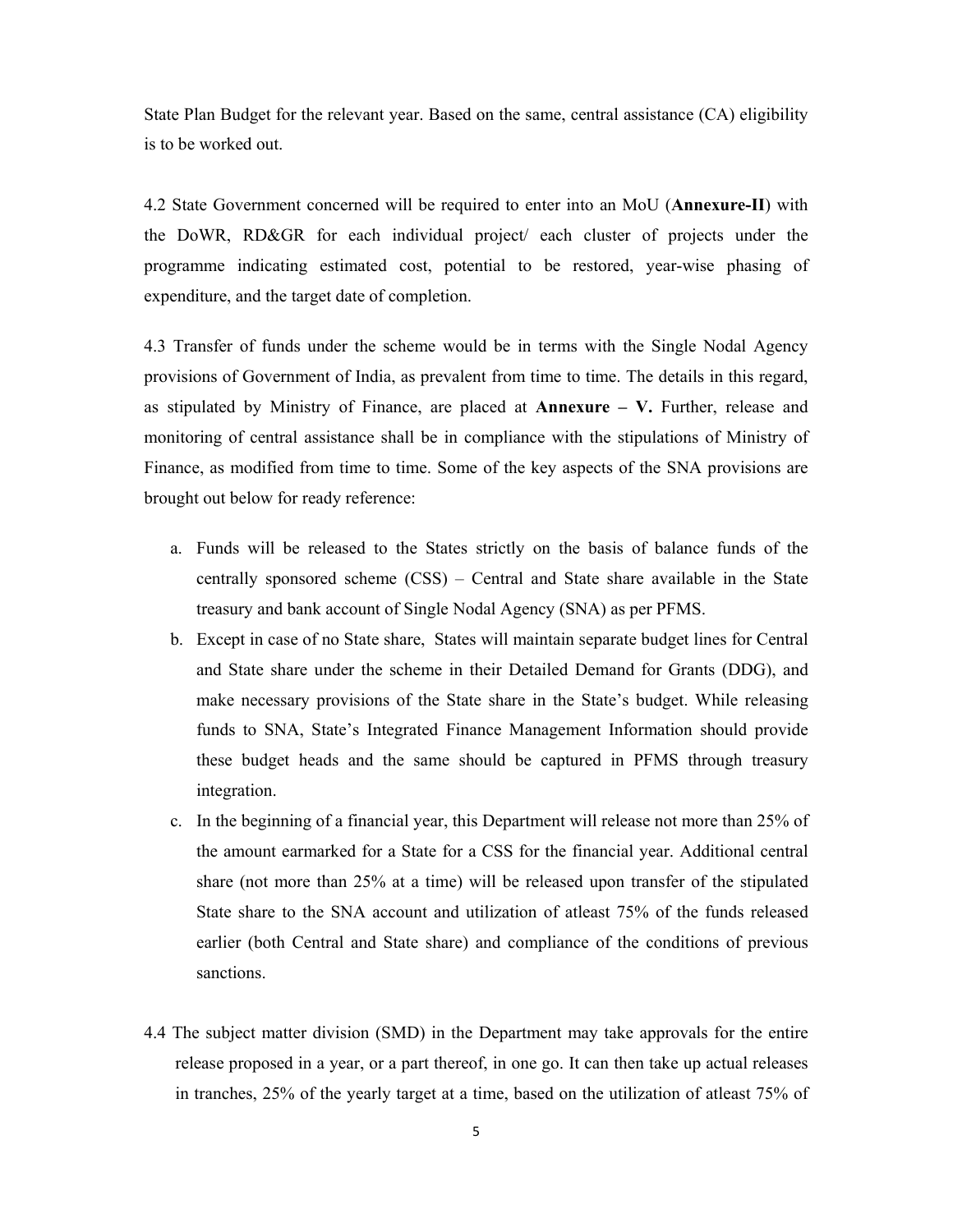funds (both Central and State share) released earlier as per review of balance in the concerned SNA account.

4.5 However, the terminal installment of central assistance shall be released while the project is getting completed on reimbursement basis, after the State has completed the project and submitted the completion certificate.

4.6 Utilization certificate (UC) shall be issued by the Chief Engineer of the project and counter signed by Secretary (Water Resources / Irrigation) / Secretary (Finance) of the State Government as per format of GFR-19A (**Annexure-III**). Further, the State Government shall provide project/ cluster wise details of funds available and utilized from the SNA account on quarterly basis.

4.7 The release proposal to be submitted by the State Government should include physical & financial progress up to the previous financial year, targets for the remaining financial years, district benefitted, number of people benefitted and number of SC/ST people benefitted from individual project/ cluster. Employment generation due to works on this project/ cluster during the last financial year may also be mentioned in the progress.

4.8 The State Government shall provide annual audited statement of expenditure incurred with a lag of upto one financial year, during the implementation period of the scheme. Thus the annual audited statement of expenditure for 2021-22 is mandatorily required to be provided with the proposal for first installment during the financial year 2023-24.

4.9 For expenditure to be made on the projects beginning financial year 2021-22, if the State has already utilized its State share component before release of CA, the state not need make budgetary provisions for the state share. Expenditure on the project/scheme would be considered on cumulative basis for providing CA. Reimbursement of CA would be permitted for expenditure incurred during the previous year(s), in case State could not avail CA for the same during that year(s) due any other reason. However, this clause is operable only for expenditure made in the current financial year onwards, and not applicable for the expenditures made uptil March, 2021.

#### **5. SUBMISSION OF PROPOSALS**

5.1 Detailed Project Report (DPR) of each SMI project is to be prepared by the State Government, in consultation with Panchayat Raj Institution. The DPR is to be submitted to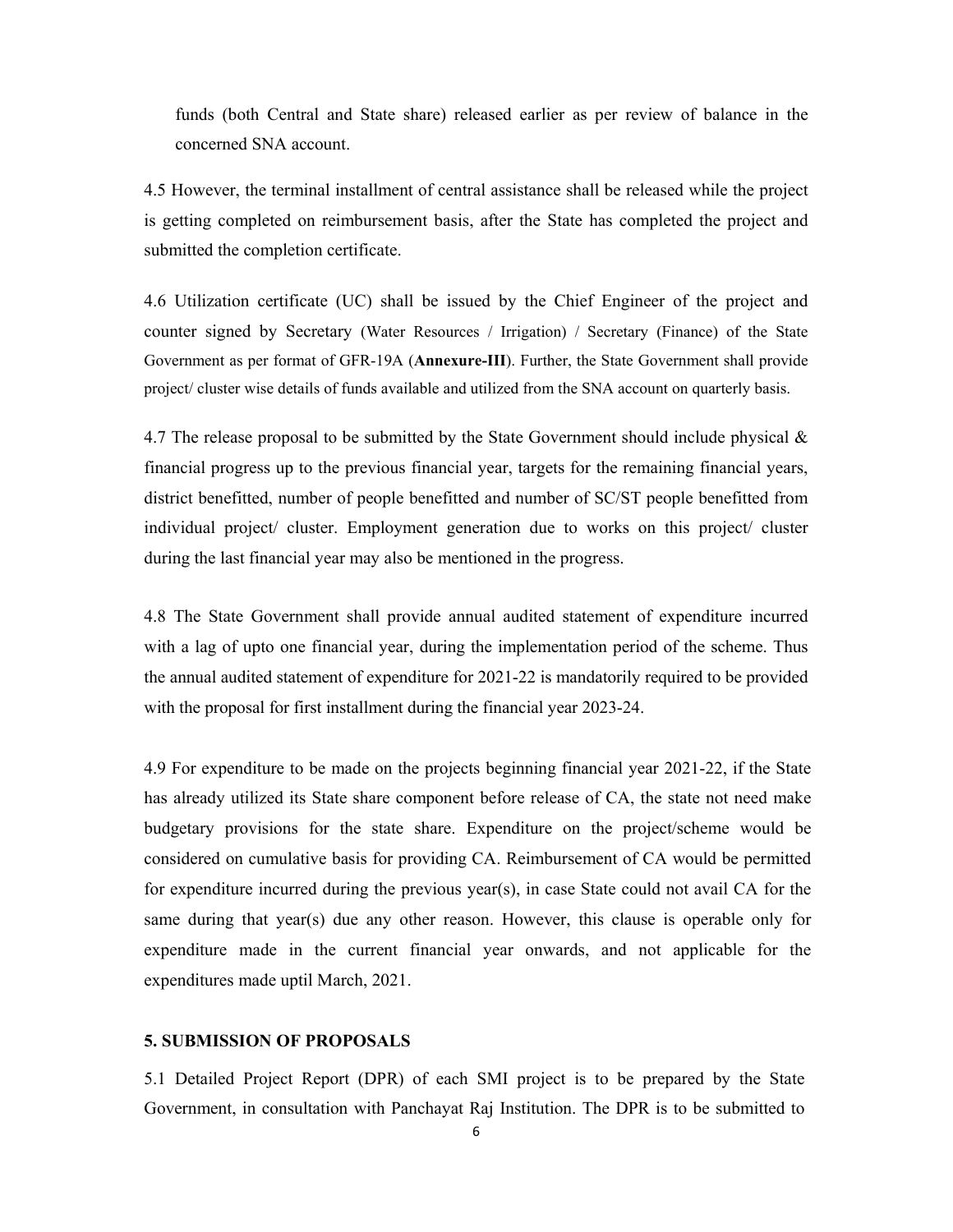the Regional Office of CWC, for appraisal along with the supporting documents duly authenticated by the Officer of concerned State Government, not below the rank of Engineerin Chief of the concerned Department, after the approval of State Technical Advisory Committee & State Level Sanctioning Committee.

5.2 Once the appraisal process is successfully completed by the CWC Regional office, the proposal for inclusion of the project (or cluster of projects) is to be forwarded to the State Projects Wing of Department of Water Resources, River Development & Ganga Rejuvenation.

5.3 For on-going projects being funded under the Scheme, the proposal for central assistance is to be submitted to the CWC Regional Office, along with utilization certificate, budget provisions, and supporting documents such as audited statement of account, concurrent evaluation report, etc. The CWC Regional office, after detailed examination and on being satisfied with the proposal, is required to recommend the same to the State Projects Wing of Department of Water Resources, River Development & Ganga Rejuvenation (DoWR, RD&GR), along with the requisite enclosures.

5.4 A flow chart for implementation arrangement in given at **Annexure-I.**

5.5 For the projects being taken up under the scheme, convergence with other Central Government/ State Government schemes may be dove-tailed, to the extent possible. However, the details of such convergence needs to be spelt out explicitly in the proposal, to enable firming up the eligible central assistance accordingly. Further, the details in this regard may also be brought out in the MoU, release proposals and monitoring reports.

### **6. IMPORTANT POINTS TO BE TAKEN INTO CONSIDERATION WHILE SUBMITTING THE PROPOSAL FOR CENTRAL ASSISTANCE**

6.1 Priority will be given for completion of ongoing SMI project(s).

6.2 Panchayati Raj Institutions have to be consulted at an appropriate level by the Irrigation/ Water Resources Department of the concerned State at the time of preparation of DPR.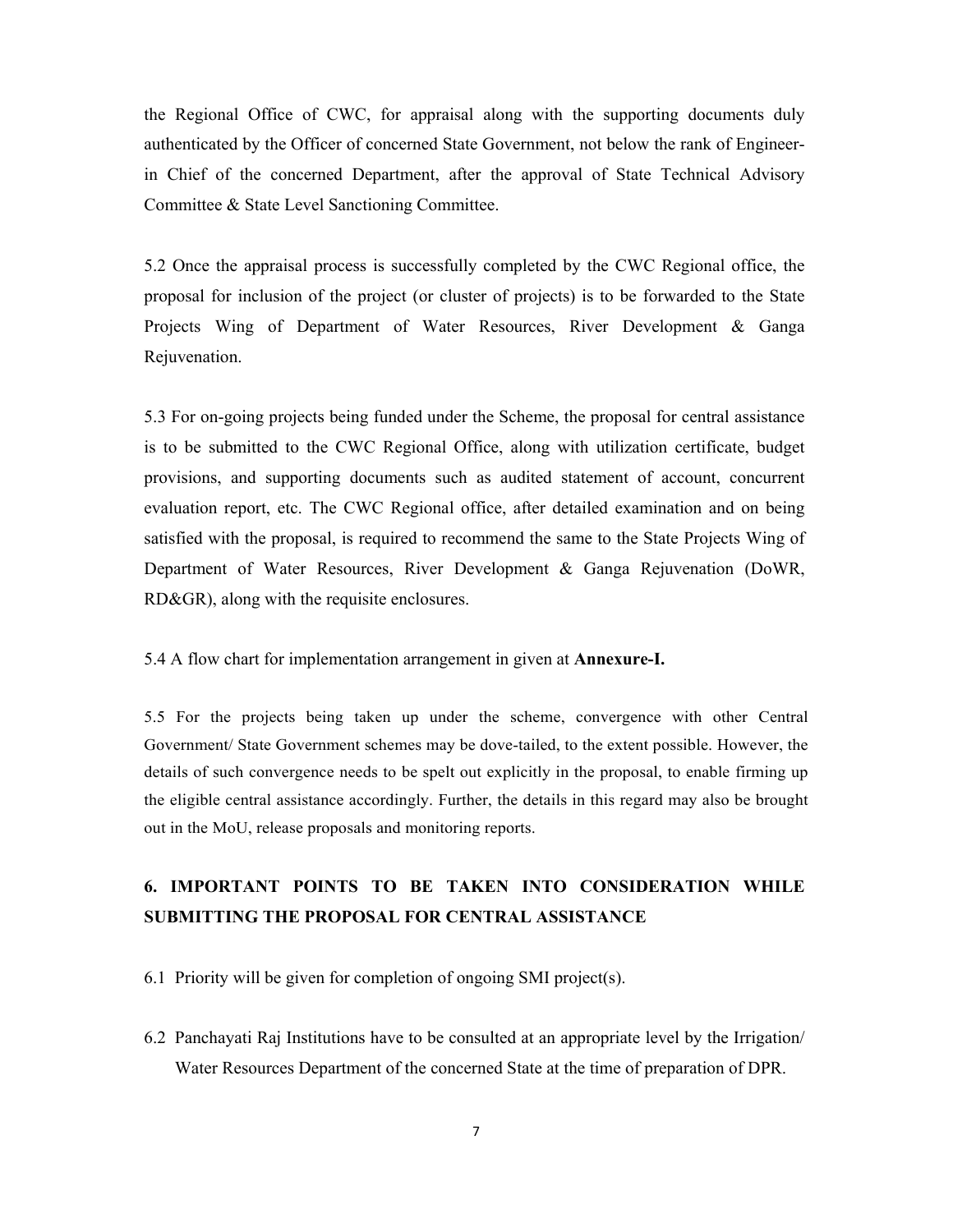- 6.3 State governments will be required to enter into an MoU with the DoWR, RD & GR as per **Annexure-II** for each individual project/ cluster of projects under the scheme.
- 6.4 Utilization Certificate (UC) shall be issued as per the prescribed format, i.e., GFR-19 (A) placed at **Annexure – III**. It is to be issued by the Chief Engineer of the project and countersigned by Secretary (Water Resources/Irrigation) of the concerned State Government.
- 6.5 The quarterly physical target and progress certificate for the scheme shall be issued by the Chief Engineer of the project and countersigned by Secretary (Water Resources/ Irrigation) of the State Government. The same may be forwarded to the CWC Regional Office by first week of July, October, January, and April, for each year of implementation.
- 6.6 If the State Government fails to comply with the agreed date of completion, the grant component released may be treated as loan and recovered as per usual terms of recovery of the central loan.
- 6.7 The States would be required to submit audited statements for expenditure incurred, within nine months of the completion of the financial year. In absence of the same, release of central assistance of the following years may not be processed.
- 6.8 Concurrent evaluation of the project(s) to be submitted by the State Government at the end of each financial years, during the period of funding.
- 6.9 Proposal for release of next installment of central assistance must invariably include physical & financial progress up to the previous financial year, and targets for the remaining financial year along with their unique identification no, district benefitted, number of people benefitted and number of SC/ST people benefitted for individual project(s). Employment generation due to works on this scheme during the last financial year may also be mentioned in the progress.
- **6.10**An undertaking is to be submitted by the State Government for inclusion of new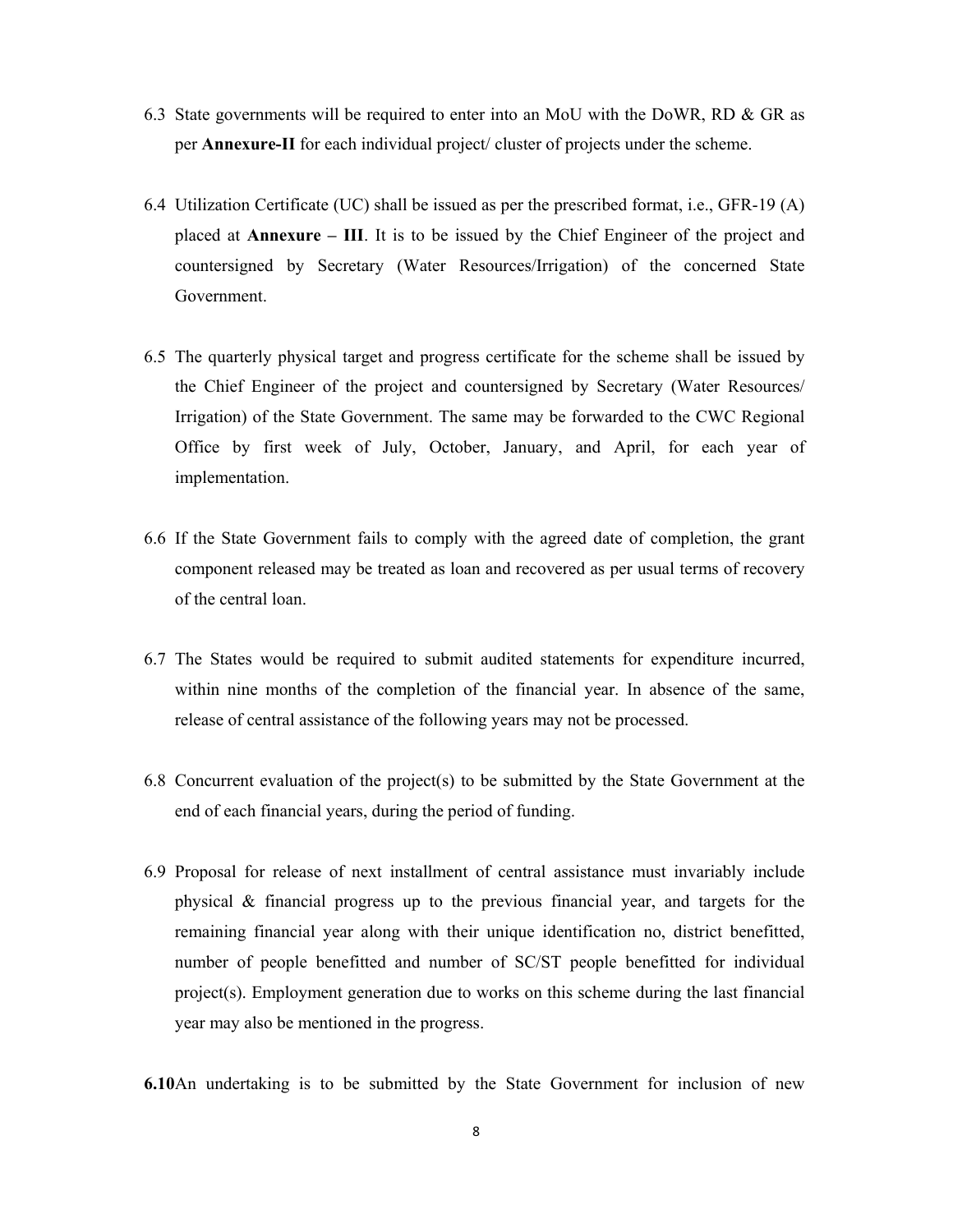project(s) under SMI in non-special category states as per **Annexure-IV.** 

#### **7. MONITORING & EVALUATION**

- 7.1 Close monitoring of the minor irrigation project(s) has to be done by the State Government based on Geographic Information System (GIS) maps and each project included under the SMI scheme is to be given a unique identification code (UIC). Monitoring by the State Government is required to be done through agencies independent of construction agencies.
- 7.2 These project(s) would also be monitored periodically on sample basis (at least 20% of MI project(s) each year) by the concerned Regional Offices of Central Water Commission, to be assessed against targets mentioned in the MoU.
- 7.3 Concurrent evaluation is to be carried out for the SMI projects by the State Government through independent agency.
- 7.4 Post implementation evaluation and impact assessment of the projects shall be carried out by DoWR,RD&GR on sample basis, for a few selected projects.

\*\*\*\*\*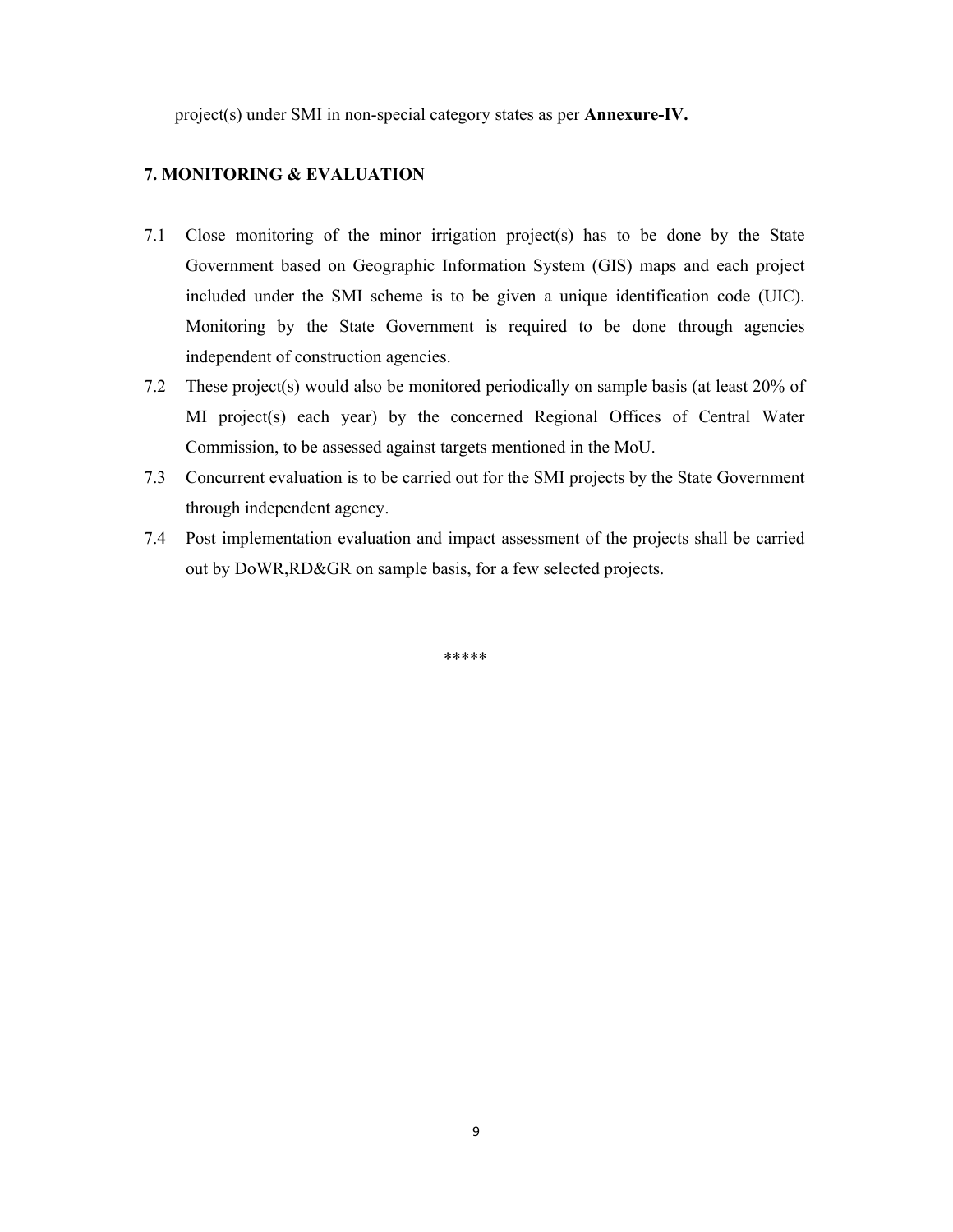**Annexure-I** 

#### **IMPLEMENTATION ARRANGEMENTS**



*Note: Copy of each proposal for inclusion and/or next installment of central assistance submitted to DoWR, RD & GR, shall also be forwarded to concerned Directorate/ Organisation of CWC (HQ) for coordinating, monitoring & maintaining overall status of SMI project(s) in the countr.*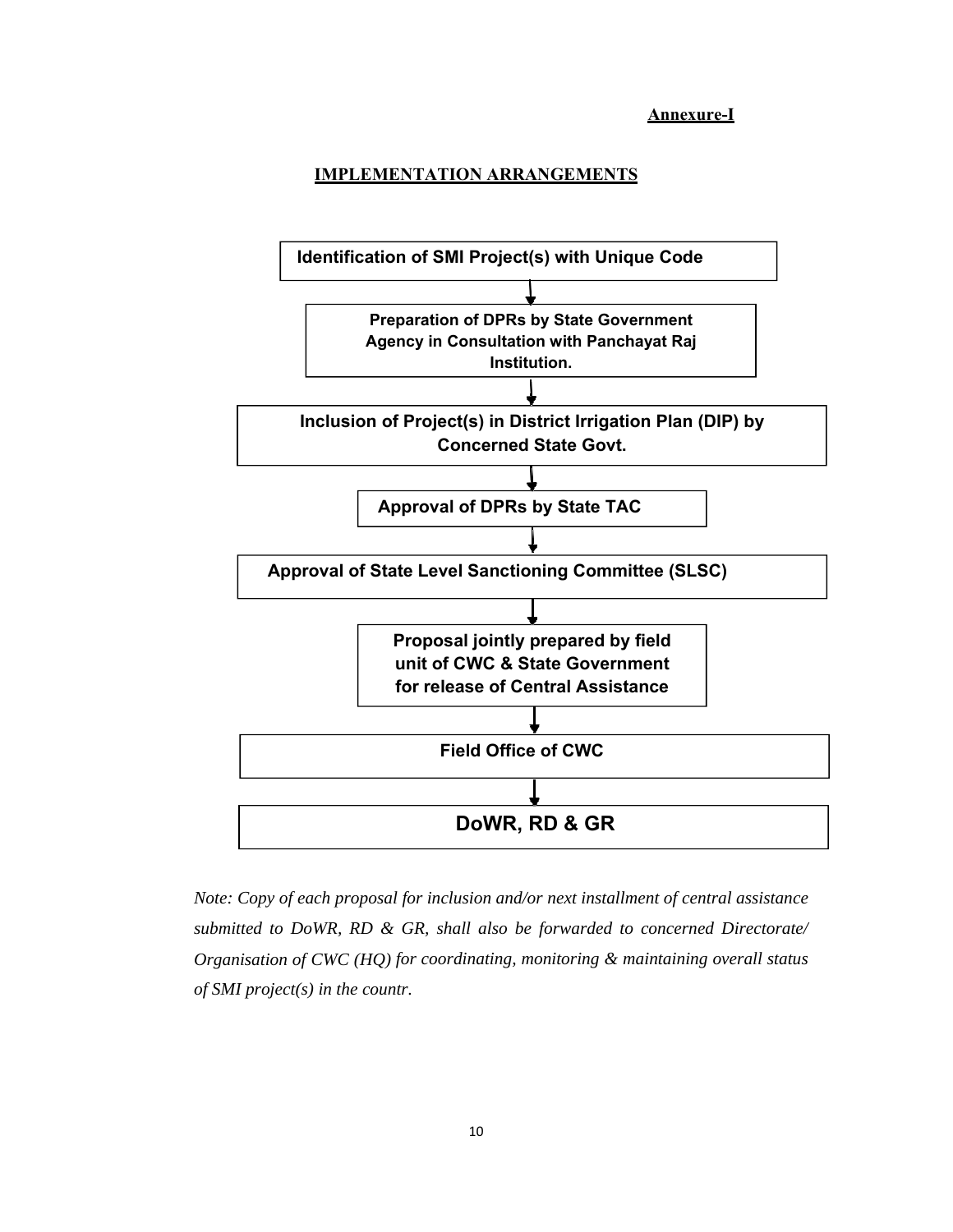**Memorandum of Understanding between Department of Water Resources, River Development & Ganga Rejuvenation (DoWR, RD & GR), Government of India, and Government of……………….regarding inclusion of project/ cluster of projects under Surface Minor Irrigation component of PMKSY-HKKP.** 

- 1. This Memorandum of Understanding is made between the Department of Water Resources, River Development & Ganga Rejuvenation, Government of India, and the Government of ……………for the completion of………………number of Surface Minor Irrigation (SMI) project(s) in the next two  $(2)$  financial years with central assistance (CA) under SMI component of PMKSY –HKKP.
- 2. The above referred SMI project(s) was/ were approved by the State Technical Advisory Committee (TAC). Further, the project(s) has/ have been approved by SLSC in its meeting held on ………………… for Rs………crore to irrigate…..hectare annually.
- 3. The latest approved estimated cost of the project(s) is Rs………....crore at……………….price level. The expenditure upto………… is Rs………….crore, and a potential of………. hectare has already been created.
- 4. The balance cost for completion of the project is thus Rs. ………… crore with a balance potential of ……………...hectare. The physical and financial details of the components to be covered under this programme are annexed. The physical year- wise target for creation of irrigation potential are as under:

Year of inclusion----------Irrigation potential to be created under SMI - hectare. Irrigation potential in  $1<sup>st</sup>$  year - hectare, and in  $2<sup>nd</sup>$  year, hectare.

5. The DoWR, RD&GR agrees to extend central assistance to cover the full balance cost of Rs………... crore for the completion of the project(s) in the next two (2) financial years subject to the following conditions: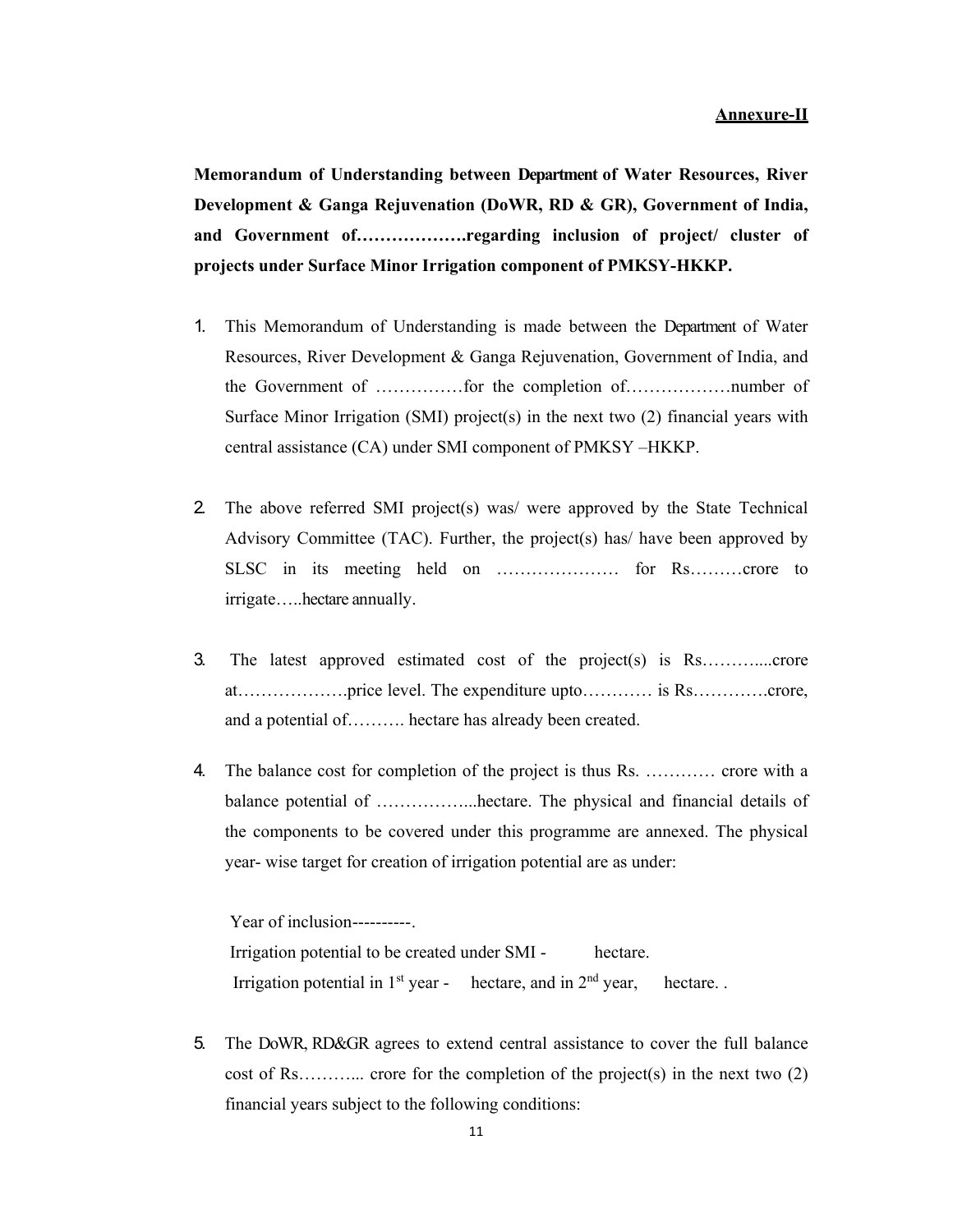i) The project will be completed by the Government of .. .......by.........., under intimation to DoWR, RD&GR.

ii) The release pattern will be as given in the present Guidelines.

iii) The project(s) will be monitored by CWC, as per the guidelines. Quarterly progress report in respect of the SMI project(s) shall be submitted to the CWC and DoWR, RD & GR by 7<sup>th</sup> January, April, July and October, positively.

iv) The State Government shall ensure required quality control in the execution of the works.

Signed on this day ............... 20….. at New Delhi.

| For and on behalf of the Govt. | For and on behalf of Government of |
|--------------------------------|------------------------------------|
| of.                            |                                    |
|                                |                                    |
|                                |                                    |
|                                |                                    |
| Secretary, Government          | Commissioner (SPR)                 |
| $of$                           | DoWR, RD&GR                        |
|                                |                                    |
|                                |                                    |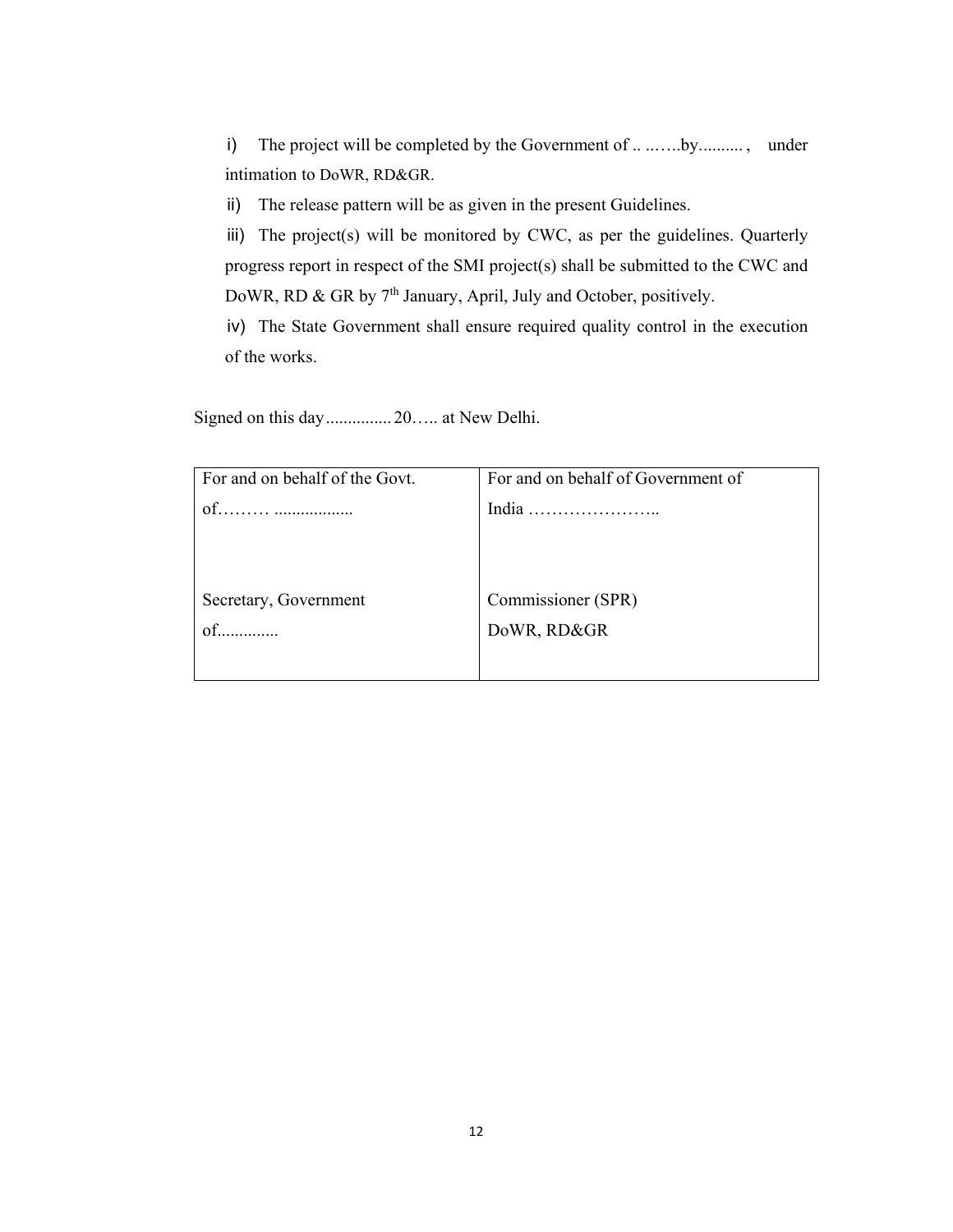#### **Annexure-III**

#### **FORM GFR 19-A**

| Sl. | Letter No. and | Amount |                                                       |
|-----|----------------|--------|-------------------------------------------------------|
| No. | date           |        | Certified that out of Rs of grants-in-aid             |
|     |                |        |                                                       |
|     |                |        |                                                       |
|     |                |        | this Ministry/Department letter No. given in the      |
|     |                |        |                                                       |
|     |                |        | account of unspent balance of the previous            |
|     |                |        | year, a sum of Rs. has been utilized for the          |
|     |                |        |                                                       |
|     |                |        | that the balance of Rs. remaining unutilized at the   |
|     |                |        | end of the year has been surrendered to               |
|     |                |        | Government (vide No. , dated) / will be               |
|     |                |        | adjusted towards the grants-in-aid payable during the |
|     | Total          |        | next year                                             |

#### [See Rule 2012 (1)] Form of Utilization Certificate

1. Certified that I have satisfied myself that the conditions on which the grants-inaid was sanctioned have been duly fulfilled/ are being fulfilled and that I have exercised the following checks to see that the money was actually utilized for the purpose for which it was sanctioned.

Kinds of checks exercised

- 1.
- 2.
- 3.
- 4.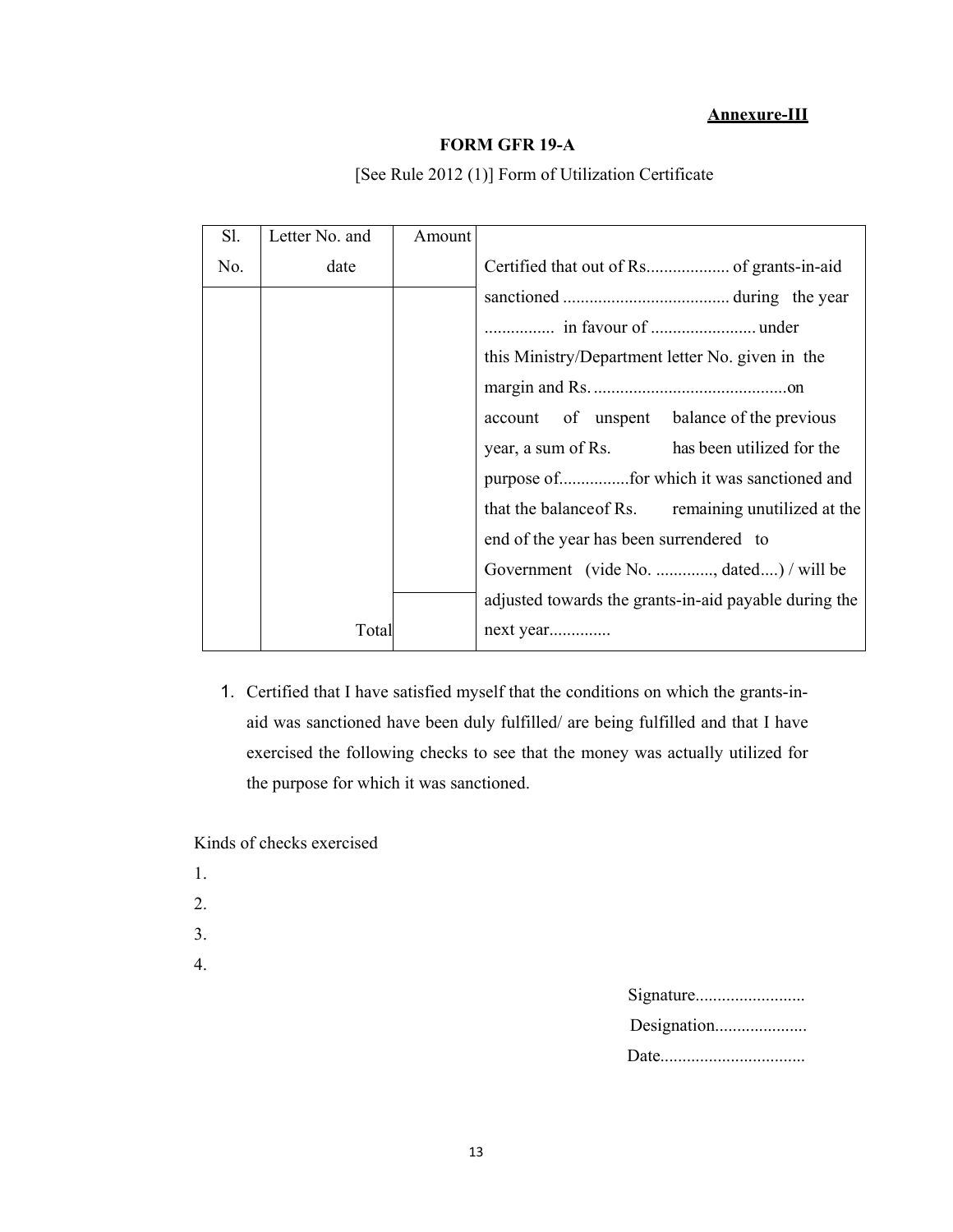### **UNDERTAKING BY THE STATE GOVERNMENT FOR INCLUSION OF NEW SMI PROJECT(S) IN SPECIAL CATEGORY STATES**

To

The Secretary,

DoWR, RD&GR

#### **New Delhi.**

The State of acting through (name, designation) Ministry /Department of Government of .................hereinafter

referred to as "the SG", do hereby declare and undertake as follows:

- i) The SG agrees for the completion of SMI project(s) on schedule.
- ii) Quarterly progress report in respect of the Surface Minor Irrigation Project(s) being implemented under PMKSY (HKKP) shall be submitted to the Government of India by 7th January, April, July and October, of each year during its implementation.
- iii) The SG will form water users association for post construction maintenance and formation of such water users association shall be intimated to the Government of India within one year from the date of signing of the Undertaking.
- iv) In case of failure to complete the project(s) as per the terms of the MoU, the central share provided under the scheme may be treated as withdrawn and recovered in one lump sum instalment with interest, as prescribed by the Ministry of Finance.

Date: ------------------- Signature--------------------

Place -------------------- Secretary (WR/Irrigation)

Govt. of------------------

For and on behalf of the Governor of the State

In presence of

(Witness)

Commissioner (SPR)

Government of ……………….. DoWR, RD & GR, MoJS

*(Authorized State representative for signing on behalf of State Government is responsible for Irrigation and CADA components of the Project)*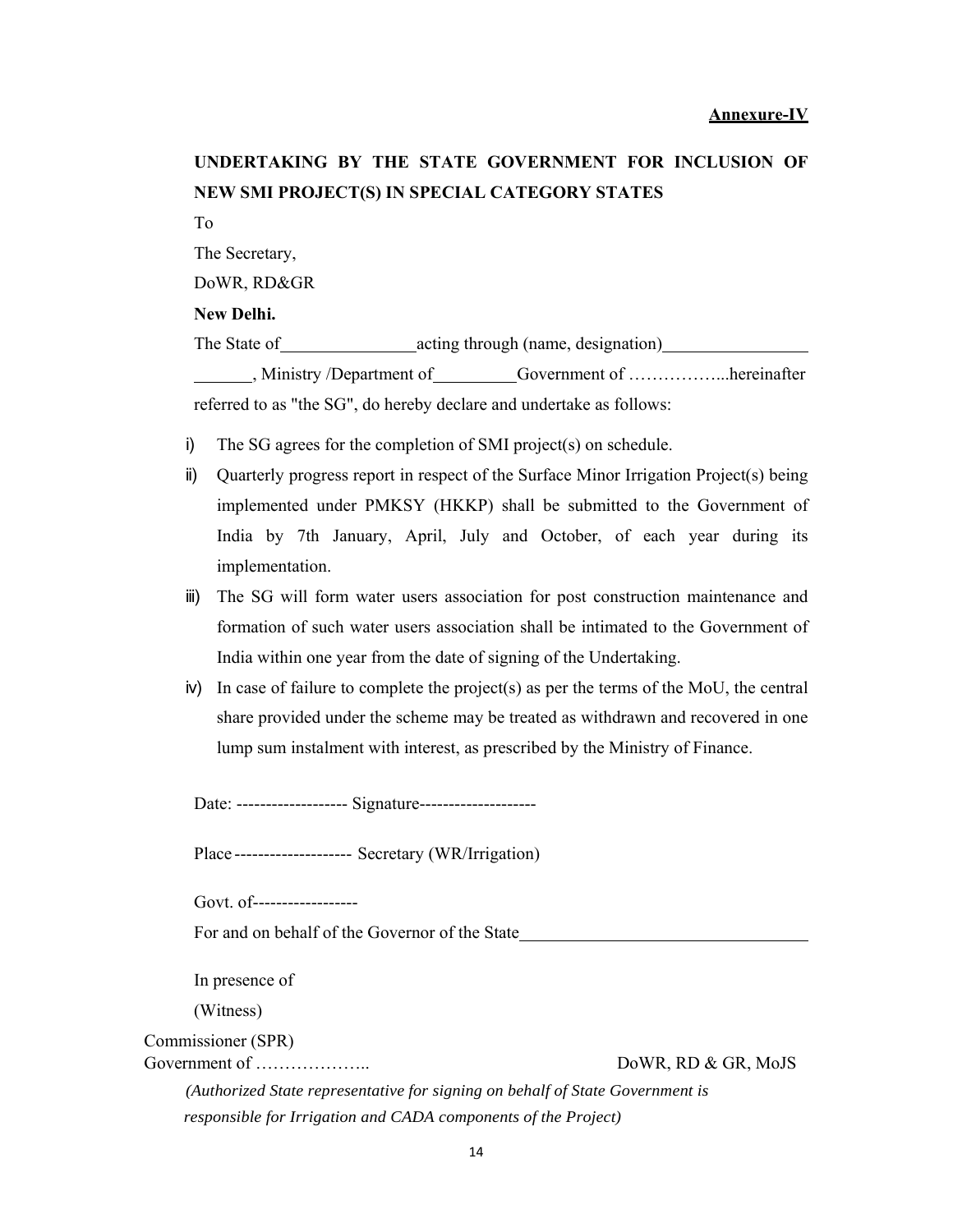**Annexure - V** 

#### **MOST URGENT**

#### No. J-18001/2/2017-Fy (E-4688) Government of India 99883/2021/Fisheries-DOF risheries, Animal Husbandry and Dairying Department of Fisheries 東東東東

Krishi Bhawan, New Delhi Dated the 8th April, 2021

**To** 

Addl. Chief Secretaries/ Principal Secretaries, Secretaries. Department of Fisheries of all the States/UTs

Subject: Procedure for release of funds under the Centrally Sponsored Schemes and monitoring utilization of funds released-Regarding.

Madam/Sir,

I am directed to refer to the captioned subject and forward herewith the OM received from Department of Expenditure (DoE), Ministry of Finance dated 23rd March, 2021 with regard to modified procedure for release of funds under the Centrally Sponsored Schemes and monitoring utilization of funds released (Copy Enclosed). For effective cash management and bringing more efficiency in the public expenditure management, DoE issued the procedure which has 25 points as mentioned in the said OM. The modified procedure shall supersede all earlier guidelines on the subject and shall be implemented w.e.f.  $1<sup>st</sup>$  July, 2021.

It is therefore, requested that the release of funds in respect of Central Sponsored  $2.$ Schemes may be reviewed and the procedures mentioned may kindly be followed strictly.

Encl: As above

Yours faithfully,

(Saju K. Surendran) Director (FE)

#### Copy for information & necessary action:

- 1. Director/Commissioner (Fisheries), Department of Fisheries of all the States/UTs
- 2. Chief Executive, National Fisheries Development Board, Hyderabad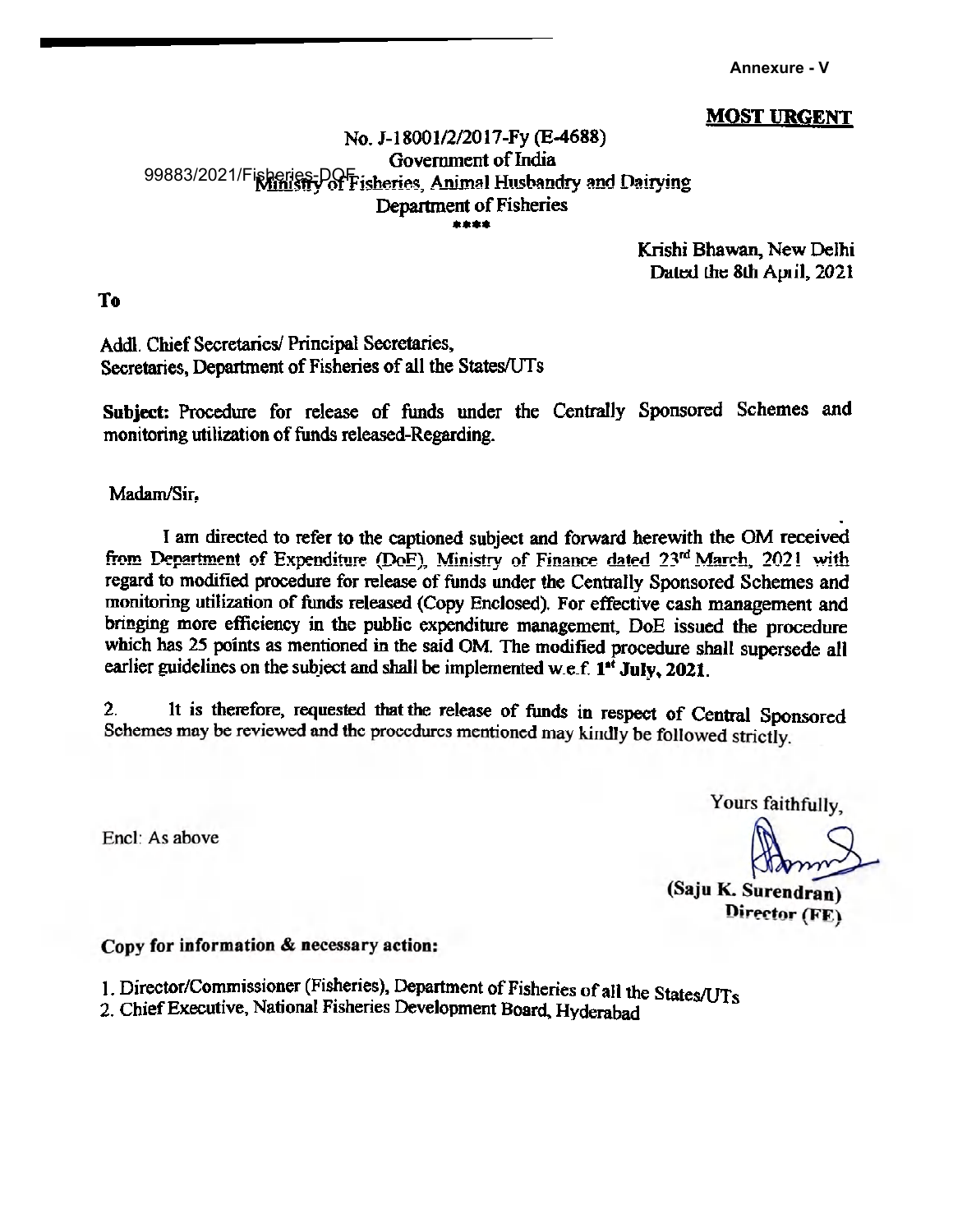#### F. No. 1(13)PFMS/FCD/2020 **Government of India Ministry of Finance Department of Expenditure PFMS Division**

Block No.11, 5<sup>th</sup> Floor, CGO Complex, Lodhi Road. New Delhi, dated 23.03.2021

#### **OFFICE MEMORANDUM**

#### Subject: Procedure for release of funds under the Centrally Sponsored Schemes (CSS) and monitoring utilization of the funds released

The General Financial Rule 232(v) prescribes the release of funds to the State Governments and monitoring utilization of funds through PFMS. For better monitoring of availability and utilization of funds released to the States under the Centrally Sponsored Schemes (CSS) and to reduce float, the Department of Expenditure vide letter of even number dated 16.12.2020 had shared a draft modified procedure for release of funds under CSS with all the State governments and Ministries/Departments of the Government of India to seek their comments. The comments received from the State governments and Ministries/Departments of the Government of India were considered and the procedure has been suitably modified.

With a view to have more effective cash management and bring more efficiency in the public expenditure management, it has been decided that the following procedure will be followed by all the State Governments and Ministries/Departments of the Government of India regarding release and monitoring utilization of funds under CSS with effect from 1st July, 2021:

- 1. Every State Government will designate a Single Nodal Agency (SNA) for implementing each CSS. The SNA will open a Single Nodal Account for each CSS at the State level in a Scheduled Commercial Bank authorized to conduct government business by the State Government.
- 2. In case of Umbrella schemes which have multiple sub-schemes, if needed, the State Governments may designate separate SNAs for sub-schemes of the Umbrella Scheme with separate Single Nodal Accounts.
- 3. Implementing Agencies (IAs) down the ladder should use the SNA's account with clearly defined drawing limits set for that account. However, depending on operational requirements, zero-balance subsidiary accounts for each scheme may also be opened for the IAs either in the same hranch of the selected bank or in different branches.
- 4. All zero balance subsidiary accounts will have allocated drawing limits to be decided by the SNA concerned from time to time and will draw on real time basis from the Single Nodal Account of the scheme as and when payments are to be made to beneficiaries, vendors etc. The available drawing limit will get reduced by the extent of utilization.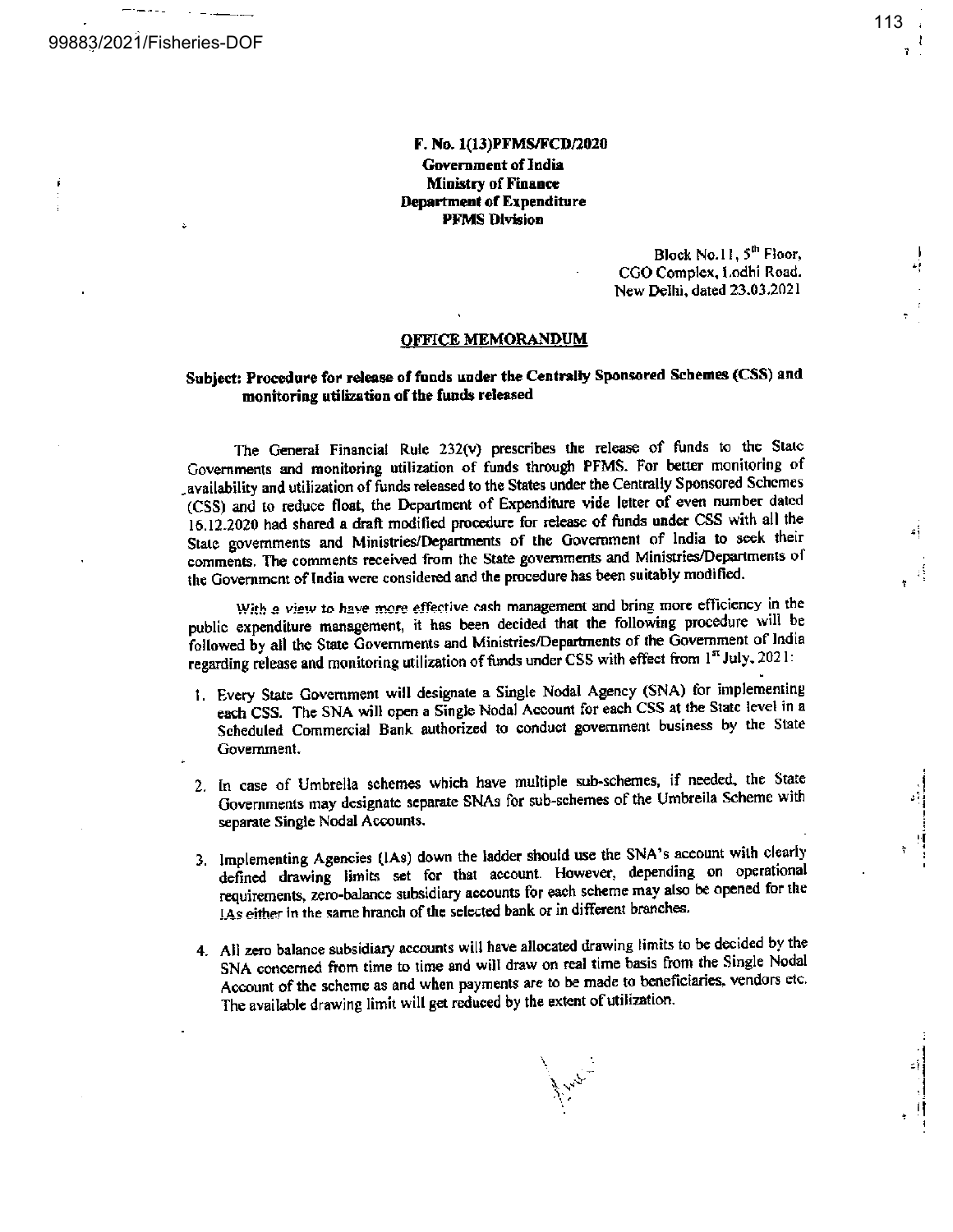- 5. For seamless management of funds, the main account and all zero balance subsidiary accounts should preferably be maintained with the same bank. However, State Government may choose different banks for opening Single Nodal Accounts of different CSS.
- 6. Only banks having a robust IT Systems and extensive branch network sbould be chosen for opening the Single Nodal Account of each CSS. The bank chosen should have the facility to open the required number of subsidiary zero balance accounts and a robust MIS for handling accounting and reconciliation at each level. The bank should also provide a user friendly dashboard to officers at various levels to monitor utilization of funds by IAs.
- 7. The bank's software system should be able to monitor the drawing limits of the IAs who should be able to draw funds on real time basis from the SNA's account as and when payments are to be made. The selected bank should ensure proper training and capacity building of branch managers and other staff for smooth operation of these accounts.
- 8. The Ministries/Departments will release the central share for each CSS to the State Government's Account held in the Reserve Bank of India (RBI) for further release to the SNA's Account.
- 9. Funds will be released to the States strictly on the basis of balance funds of the CSS (Central and State share) available in the State treasury and bank account of the SNA as per PFMS or scheme-specific portals fully integrated with PFMS in consonance with rule 232(V) of the General Financial Rules, 2017.
- 10. The SNAs shall ensure that the interest earned from the funds released should be mandatorily remitted to the respective Consolidated Funds on pro-rata basis in terms of Rule 230(8) of GFR, 2017. Interest earned should be clearly and separately depicted in PFMS. scheme-specific portals integrated with PFMS and in MIS provided by the banks.
- 11. Except in case of schemes/sub-schemes having no State share, States will maintain separate budget lines for Central and State Share under each CSS in their Detailed Demand for Grants (DDG), and make necessary provision of the State share in the State's budget. While releasing funds to SNA, State's Integrated Financial Management Information System (IFMIS) should provide these budget heads and the same should be captured in PFMS through treasury integration.
- 12. In the beginning of a financial year, the Ministries/Departments will release not more than 25% of the amount earmarked for a State for a CSS for the financial year. Additional central share (not more than 25% at a time) will be released upon transfer of the stipulated State share to the Single Nodal Account and utilization of at least 75% of the funds released earlier (both Central and State share) and compliance of the conditions of previous sanction. However, this provision will not be applicable in case of schemes where a different quantum of release has been approved by the Cabinet.
- 13. After opening of Single Nodal Account of the scheme and before opening zero balance subsidiary account of IAs or assigning them drawing rights from SNA's account, the IAs at all levels shall return all unspent amounts lying in their accounts to the Single Nodal Account of the SNA. It will be the responsibility of the State government concerned to ensure that the entire unspent amount is returned by all the IAs to the Single Nodal Account of the SNA concerned. For this, the State Governments will work out the modalities and the timelines and will work out Central and state share in the amount so available with lAs.